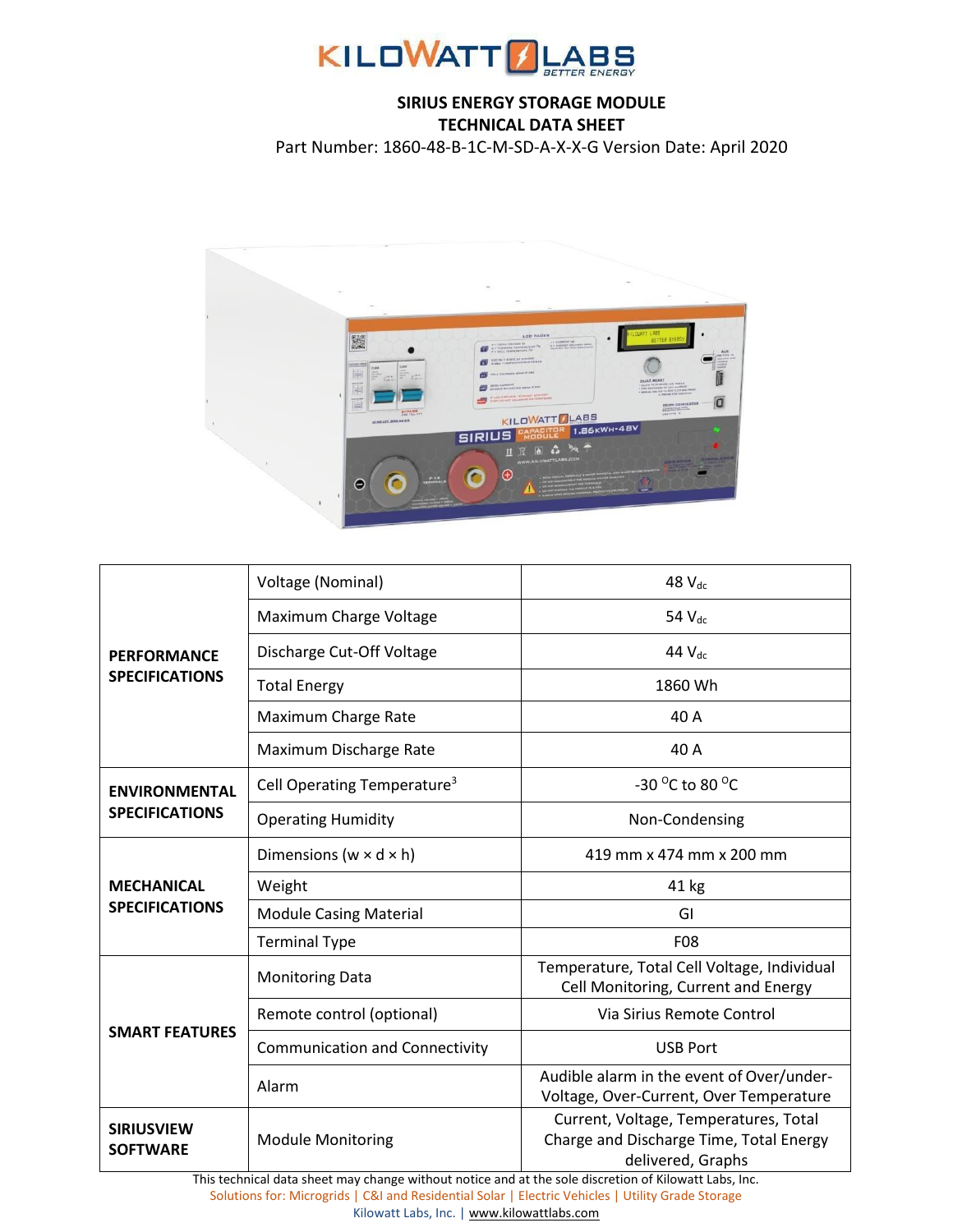

## **SIRIUS ENERGY STORAGE MODULE TECHNICAL DATA SHEET**

Part Number: 1860-48-B-1C-M-SD-A-X-X-G Version Date: April 2020

|                                                     | <b>System Monitoring</b>                                                         |                                                                                                                                                            | Modules Monitoring (connected in parallel<br>or series)                                                                                                                   |
|-----------------------------------------------------|----------------------------------------------------------------------------------|------------------------------------------------------------------------------------------------------------------------------------------------------------|---------------------------------------------------------------------------------------------------------------------------------------------------------------------------|
| <b>MODULE SERVICE</b><br><b>LIFE</b>                | Projected Cycle Life <sup>4,5</sup>                                              |                                                                                                                                                            | 1 million cycles                                                                                                                                                          |
|                                                     | Projected Calendar Life <sup>5,6</sup>                                           |                                                                                                                                                            | 45 years                                                                                                                                                                  |
|                                                     | Shelf Life <sup>7</sup>                                                          |                                                                                                                                                            | 10 years                                                                                                                                                                  |
|                                                     | Warehousing                                                                      |                                                                                                                                                            | Can be stored at any SOC without affecting<br>cycle life                                                                                                                  |
| <b>SAFETY</b><br><b>PERFORMANCE</b>                 | Over/under voltage                                                               |                                                                                                                                                            | Hardware protection, Module shut down                                                                                                                                     |
|                                                     | Over Current                                                                     |                                                                                                                                                            | Hardware protection, Module shut down                                                                                                                                     |
|                                                     | Over temperature                                                                 |                                                                                                                                                            | Hardware protection, Module shut down                                                                                                                                     |
|                                                     | <b>Additional Safety</b>                                                         |                                                                                                                                                            | 100 A DC Circuit Breaker+ 100 A Bypass<br>Breaker + SSR protection                                                                                                        |
| <b>COMPLIANCE<sup>8</sup></b><br><b>INFORMATION</b> | EN55032:2015, EN55024:2010,<br>EN61000-4-2:2009, EN61000<br>EN61000:2008+A2:2010 |                                                                                                                                                            |                                                                                                                                                                           |
| <b>PRECAUTIONS</b>                                  | Alarm                                                                            | alarm.                                                                                                                                                     | In case of alarm, immediately rectify/attend to the cause of the                                                                                                          |
|                                                     | <b>Physical Damage</b>                                                           | In case the module is physically damaged due to any event, do<br>not install and energize the module under any circumstances and<br>contact your Reseller. |                                                                                                                                                                           |
|                                                     | <b>Short Circuit</b>                                                             | Ensure<br>precautions to prevent<br>short-circuit<br>under<br>all<br>circumstances.                                                                        |                                                                                                                                                                           |
|                                                     | Galvanic isolation                                                               | When connecting to external devices ensure that galvanic<br>isolation does not exceed 1000V.                                                               |                                                                                                                                                                           |
|                                                     | Charge/Discharge<br>Current                                                      | Under no circumstances must the charge/discharge current<br>exceed 40 A.                                                                                   |                                                                                                                                                                           |
|                                                     | <b>Charging Voltage</b>                                                          | Under no circumstances must the charging voltage exceed 54 $V_{dc}$<br>for more than 60 seconds.                                                           |                                                                                                                                                                           |
|                                                     | Charge Cycle                                                                     | During charge cycle ensure never to exceed constant voltage of<br>54 V <sub>dc</sub> and constant current of 40 A.                                         |                                                                                                                                                                           |
|                                                     | Series<br>Connection                                                             | series.<br>connected in series.<br>series.                                                                                                                 | All Modules must be at 100% SOC before connecting in<br>A maximum of 8 Modules with Module Combiner can be<br>Please consult your Reseller when connecting the Modules in |

This technical data sheet may change without notice and at the sole discretion of Kilowatt Labs, Inc. Solutions for: Microgrids | C&I and Residential Solar | Electric Vehicles | Utility Grade Storage Kilowatt Labs, Inc. [| www.kilowattlabs.com](http://www.kilowattlabs.com/)